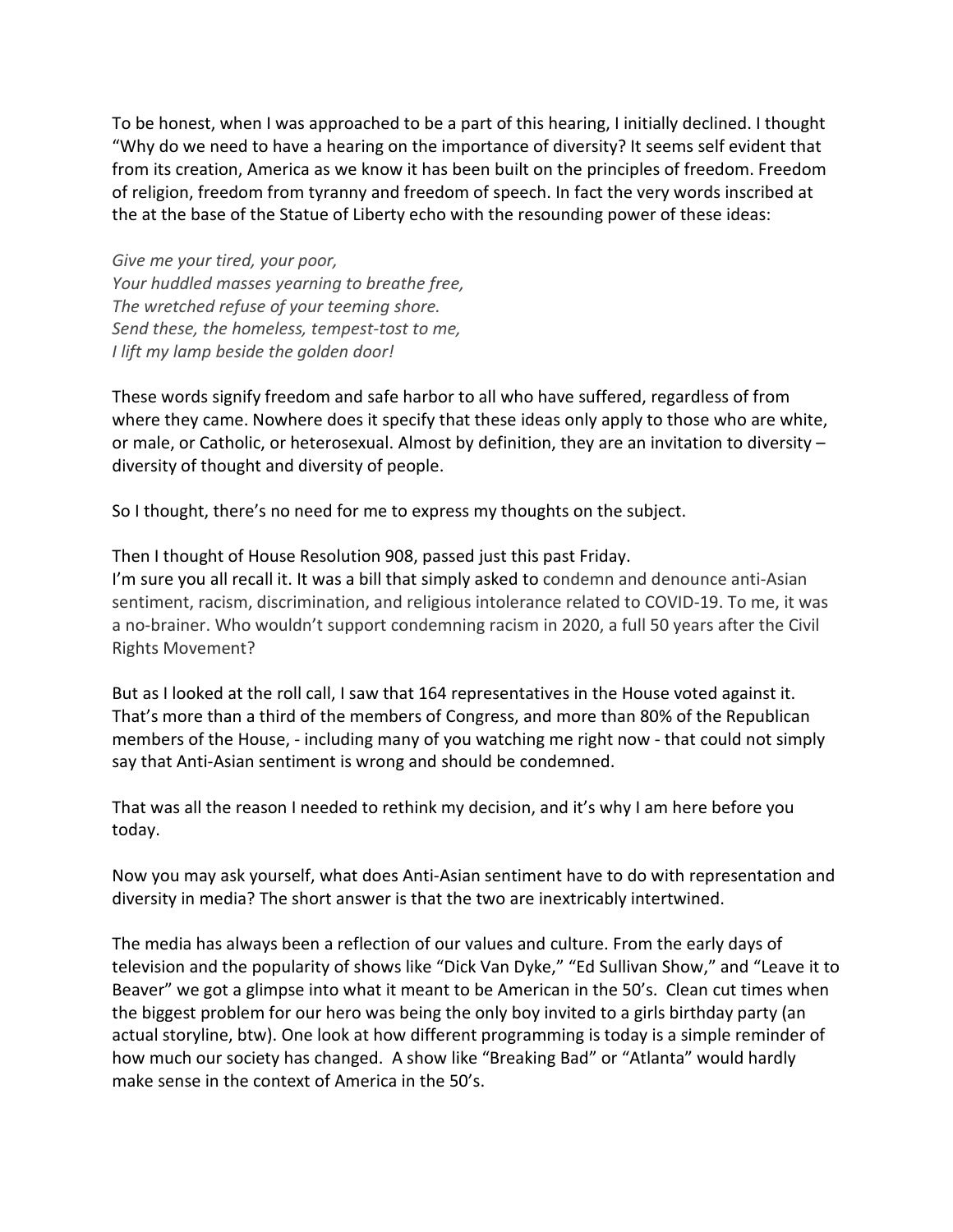Another way that our storytelling has changed from those times is in those who are telling the stories. Where in the 50's all we had to say was "Look! Up in the sky! It's a bird, it's a plane!" and you know the rest… we would expect to see our hero, who was white, as were most of our heroes, the and now. In fact he was so white that though he was an alien from a planet 27 light years away, he was able to convince everyone that he actually grew up in Kansas! But today one of the exception to that rule also happens to be America's highest grossing Superhero film of all time: Black Panther. A film set in a fictitious country in Africa with African American leads.

Which leads me to my next point. Not only does representation in media reflect the culture of its times, but it also helps shape its values. In the same way that cigarettes are essentially a nicotine delivery system, so is our media a Value delivery system. And that is a responsibility. One that I believe all of us who are producers and creators must take seriously. As a delivery system for values, it is essential that we foster the principles upon which America is built; one of which is that all men are created equal.

Our programming must reflect this. Rather than reinforcing and let's face it, CREATING stereotypes – let's think about that for a minute: how many times have you, esteemed members of Congress, remember something you saw on film or television, maybe as a kid, and asked "Are people like that in real life?" Perhaps watched a Bruce Lee movie and asked yourself if all Asian people know Kung Fu?

Or watched Annie Hall and asked do all Californians eat alfalfa sprouts and plates of mashed yeast? Maybe not as a grownup, but it's very possible that it happened when you were a kid and entertainment was your primary passport to the world.

I know that when I was a kid, who I saw on screen shaped my perceptions, and I also know I was, and still am, a victim, of stereotyping, based on the way media has portrayed people of color.

Counteracting those misperceptions is one of the primary reasons I created my own production company. I believe that we must work to create fully realized characters from all places and backgrounds, and showcase them in stories where they can lead, be heroes, be complex, or in some cases, just be simple slice-of-life folks like the Cleavers. Because after all, if you believe that there good people everywhere around the world, then it is important that our media reflect them and that notion.

To be clear, I can't wait for the day that we no longer have to have hearings like this about diversity. I can't wait to for people to say "Can you believe there was a time when people thought all Latino-Americans were illegal immigrants, or that all Muslims were terrorists?" That is the goal, to have so many different portrayals of all races and religions that, as Martin Luther King so eloquently put it, people be judged by "the content of their character," not "the color of their skin."